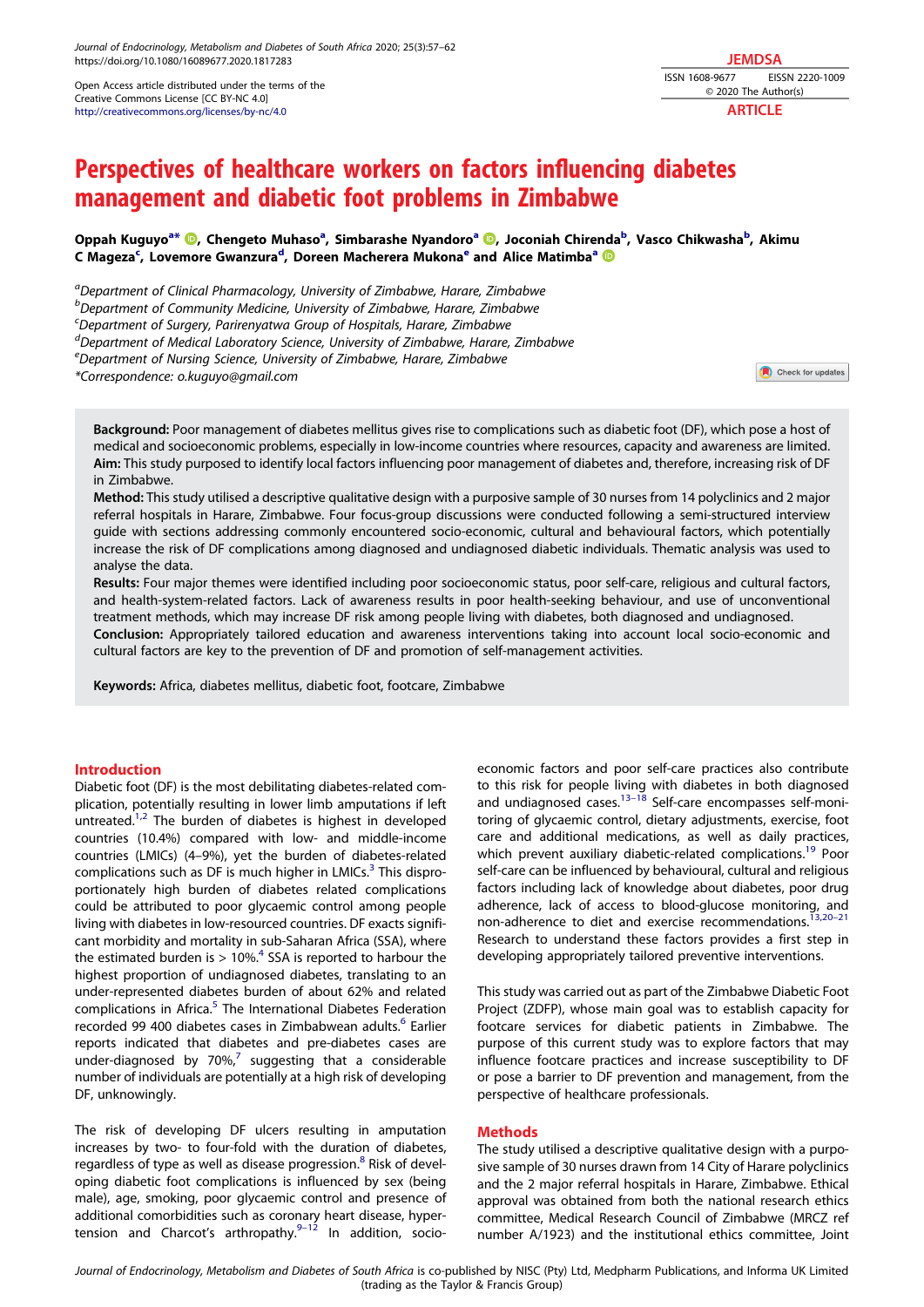Research Ethics Committee for Parirenyatwa Central Hospital and College of Health Sciences at the University of Zimbabwe. The research was conducted in compliance with the Helsinki **Declaration** 

## Selection/inclusion criteria

During the preparation of the ZDFP project, only 14 of the 34 Harare City Health clinics and the two main central hospitals, Parirenyatwa and Harare Central, had been identified as sites to implement DF screening and referral as part of the main study. Nurses selected to be part of the study had to be stationed in a department that managed diabetes in their respective facility or primary care centre. At least 1–2 nurses from each clinic or hospital were invited and attended a ZDFP one-day training workshop at the University of Zimbabwe College of Health Sciences Research Support Centre, where this study was held. Experience of nurses in providing diabetes care and patient management was assumed to be sufficient to establish empirical evidence for answering the study objectives.

We conducted focus-group discussions (FGDs) following a semistructured interview guide for about 1.5 hours. The interview guide included sections addressing commonly encountered socio-economic, cultural and behavioural factors, which potentially increase the risk of DF complications among diagnosed and undiagnosed people living with diabetes. The discussions were audiotaped while detailed notes were being taken. The researcher led the discussions with the help of a moderator. Thematic analysis, as recommended by Braun and Clarke, was used to analyse the qualitative data following the stages of data organisation, familiarisation, transcription, coding, developing a thematic framework, indexing, displaying and reporting. Trustworthiness was ensured by observing credibility, dependability, confirmability and transferability. The thematic analysis was utilised because it is flexible to identify and analyse patterns within a dataset.<sup>23</sup>

## Findings

Four major themes, namely poor socio-economic status, poor self-care, cultural and religious factors, and health-systemrelated factors, were identified (Table 1).

## Poor socio-economic status

Participants reported that limited or poor transport infrastructure and public transport services results in walking being a common means of transport in most rural and low-resourced areas. Individuals have to walk long distances to access basic services and facilities such as supermarkets, schools and medical centres. In some low social settings shoes are preserved for special occasions and, consequently, routine activities such as walking and farming are done barefoot, which notably increases the risk of foot injuries, infections or burns.

Combining economic constraints with the hot climate in Zimbabwe leads to people opting for cheap and airy shoes such as 'mariposa or manyatera' (Figure 1a) and 'sandaks' (Figure 1b), which are made of rubber and plastic.

'Shoes are expensive so people opt for home-made shoes, such as manyatera (mariposa), flip flops or cheap sandals for women, sandaks.'

Both mariposas and sandaks absorb heat and are rigid, thus exacerbating the risk of pressure sores, blisters or burns. Another commonality is the Zimbabwean-style flip flops 'pata

Table 1: Themes identified from focus-group discussions

| <b>Major theme</b>                | <b>Categories and codes</b>                                                                                                                                                                                                                                |
|-----------------------------------|------------------------------------------------------------------------------------------------------------------------------------------------------------------------------------------------------------------------------------------------------------|
| Poor socio-<br>economic status    | Lack of money to buy proper recommended shoes<br>leading to:                                                                                                                                                                                               |
|                                   | use of shoes made of synthetic materials and<br>$\bullet$<br>slippers                                                                                                                                                                                      |
|                                   | using wire for shoe repair<br>$\bullet$                                                                                                                                                                                                                    |
|                                   | sharing shoes and wearing second-hand<br>$\bullet$<br>footwear from unknown sources.<br>Lack of money for transport and unreliable<br>transport infrastructure:<br>patients walk long distances to visit healthcare<br>facilities, and other social issues |
|                                   | lack of reliable transport services and poor<br>$\bullet$<br>roads, especially in rural areas                                                                                                                                                              |
| Poor self-care                    | Poor adherence to medications, diet, exercise and<br>other lifestyle modification strategies<br>Poor health-seeking behaviour<br>Poor foot-care practices:<br>Barefoot walking<br>٠                                                                        |
|                                   | Working in fields at farms barefoot<br>٠                                                                                                                                                                                                                   |
|                                   | Walking long distances<br>٠                                                                                                                                                                                                                                |
|                                   | Foot exfoliation daily using pumice (kukwesha<br>٠<br>man(a)                                                                                                                                                                                               |
|                                   | Bathing in contaminated rivers<br>٠                                                                                                                                                                                                                        |
|                                   | Pedicure in unsanitary salons<br>٠                                                                                                                                                                                                                         |
|                                   | Unprofessional callus removal<br>٠                                                                                                                                                                                                                         |
|                                   | Wearing inappropriate shoes that are 'in<br>٠<br>fashion', e.g. black is a favoured colour for<br>shoes, narrow toed box shoes and high heels<br>Alternative medicine or unconventional remedies:                                                          |
|                                   | urine to remedy burns or snake bites                                                                                                                                                                                                                       |
|                                   | rags or soil to cover open sores<br>٠<br>treating thorn pricks by dabbing with hot water                                                                                                                                                                   |
| Religious and<br>cultural factors | Religious practice:<br>Footwear is not permitted at places of worship<br>in some religious sects, e.g. Apostles (Vapostori)<br>and Muslims                                                                                                                 |
|                                   | Skip bathing during special ceremonies                                                                                                                                                                                                                     |
|                                   | Cultural and religious sects that prohibit self-<br>care activities such as cloth drying or<br>moisturising                                                                                                                                                |
|                                   | Jumping over fire during celebrations and<br>rituals                                                                                                                                                                                                       |
|                                   | Walking on embers<br>$\bullet$                                                                                                                                                                                                                             |
|                                   | Soaking feet in footbaths when entering places<br>$\bullet$<br>of worship                                                                                                                                                                                  |
|                                   | Prolonged fasting for healing                                                                                                                                                                                                                              |
|                                   | Reliance on prayer for healing<br>Cultural practices:<br>Removing shoes to enter a spiritual healer's<br>(n'anga) shrine                                                                                                                                   |
|                                   | Beliefs in spirit mediums to cause and heal<br>$\bullet$<br>affliction, e.g. disease                                                                                                                                                                       |
|                                   | Preference for traditional medicine (n'anga)<br>over conventional medicines for chronic<br>diseases                                                                                                                                                        |
|                                   | Ritualistic feet incisions (kutemwa nyora)<br>Use of traditional herbs on wounds                                                                                                                                                                           |
| Health-system-<br>related factors | Manpower shortages:<br>Busy work schedules, heavy workloads,<br>insufficient time for patient education and<br>screening<br><b>Resource limitations:</b><br>Costs of medicines and treatment beyond                                                        |
|                                   | reach of many patients in the absence of health<br>insurance                                                                                                                                                                                               |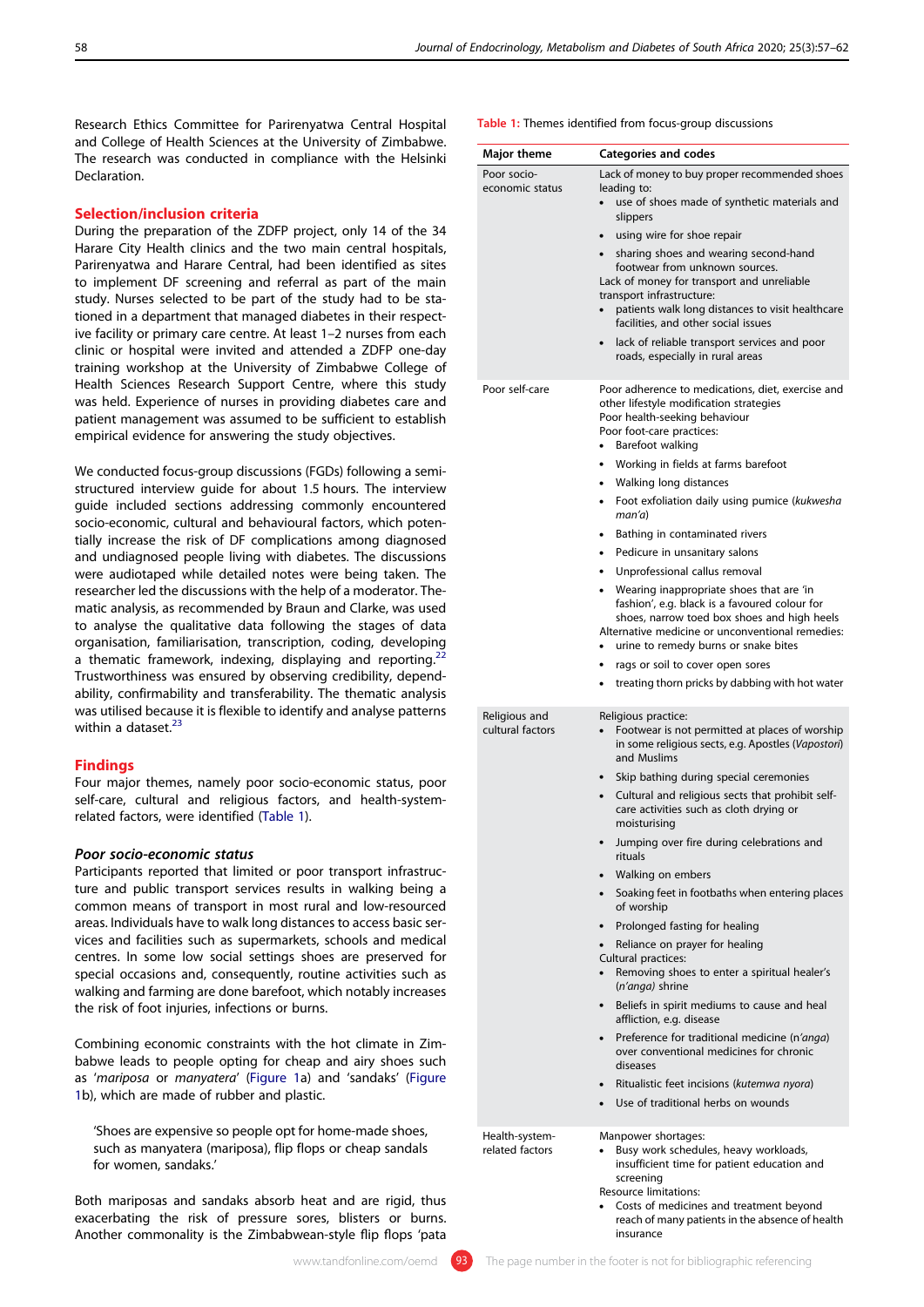

Figure 1: (a) Shoes reported to be commonly worn by Zimbabweans, especially in rural areas. *Mariposa* shoes that are made from old car<br>tyres.<sup>24</sup> (b) Sandaks made from synthetic plastic.<sup>25</sup>

pata' (Figure 2a), which are characterised by a thin foam layer. The 'pata pata' does not protect the wearer from sharp objects and has no support to prevent ankle rolls and breaks, toe blistering, forefoot load and stress. At times, shoes are repaired at home using unconventional methods such as wires, which can potentially harm the foot (Figure 2b). It is also habitual to buy second-hand items, including shoes that may not be hygienic.

'Materials of these shoes and their prior storage may be of unacceptable hygiene.'

## Poor self-care

Participants reported poor adherence to therapy by patients.

'Patients generally do not adequately adhere to their medications, diet, physical activity and other lifestyle modification strategies.'

Another important factor raised in diabetes management was the high consumption of starch-rich foods such as cornmeal (sadza) and other traditional grains, added to increasing availability of refined foods and drinks. In Zimbabwe among other African societies, weight gain is perceived as a sign of wealth while losing weight is associated with negative connotations such as illness and stress. These misconceptions result in increased disease risk and complications associated with poor diabetes management, such as hyperglycaemia. The healthcare practitioners also reported poor health-seeking behaviours and reliance on unconventional alternative home remedies. Group discussants noted that some individuals do not go for regular check-ups and may ignore symptoms of diabetes. Lack of footcare knowledge was also cited.

'There is a general lack of footcare knowledge, which means that people do not take time to examine their feet for sores, ulcers or blisters.'

Poor foot-care practices such as use of a pumice stone to remove dry skin on feet, referred to as 'kukwesha man'a' and pedicures (especially in urban areas as foot-care treatments to exfoliate skin) were reported. These pose risk of injury to people living with diabetes when performed by unqualified practitioners. Furthermore, the use of black shoes as a common colour of choice, as fashion dictates that they can be matched with any colour, was also highlighted. However, sentiments were raised that due to the hot climate black shoes tend to generate heat, causing sweaty feet and exacerbating the risk of infections.

A common observation among respondents was that narrow toed box shoes are fashionable and worn by both men and women despite exerting pressure on different parts of the foot. Foot pressure causes foot deformities such as corns, bunions and hallux valgus (Figure 3a and b).

'People don't pay attention to the fit of a shoe, and when they remove their shoes at any given chance, it may indicate that they are uncomfortable and the shoes are too tight.'

#### Religious and cultural factors

Participants reported that some religions require their congregants to remove footwear when entering a place of worship.

'Members of the apostolic sect remove shoes during ceremonies which are held outside in the open. Diabetics are at risk because they can step on sharp objects such as nails or glass.'

Some dangerous rituals reported in the FGDs included walking on embers or jumping over fires. Prolonged fasting can also lead to dysglycaemia, further augmenting susceptibility to DF.

Participants cited the role of spiritual and ancestral beliefs in Zimbabwe. The belief in supernatural causes of illness and the supernatural means of healing illnesses interferes with healthseeking behaviours. For example, a participant said:

'Ritualistic incisions are made under the feet to enhance performance and herbs can also be inserted into the incisions as a remedy for ailments and chronic diseases.'

Such behaviour results in poor adherence to pharmacological interventions and increased risk of DF.

## Health-system-related factors

Group discussants raised concerns regarding the highly burdened healthcare system in addition to diabetes care being



Figure 2: (a) Foam slippers 'pata patas'.<sup>26</sup> (b) Pata pata shoes repaired using wire.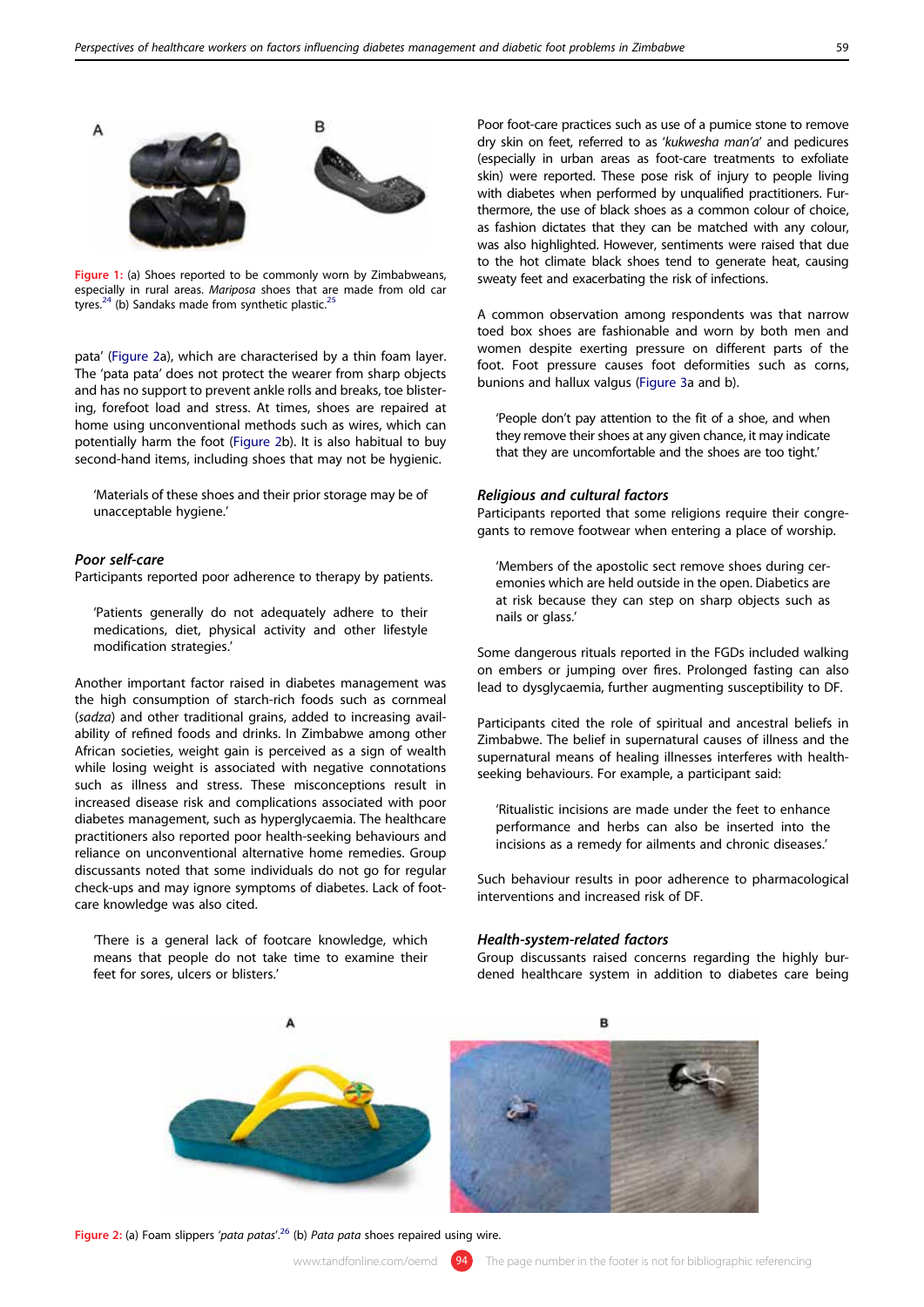

Figure 3: Effects of narrow toe box shoes and the physiological damage. (a) The narrow toe box shoe exerts pressure on points represented by the red arrows.<sup>27</sup> (b) The deformities that occur as a result of narrow toed shoes: bunions, corns and hallux valgus.<sup>2</sup>

under-resourced. Healthcare institutions are saddled with massive staff shortages, resulting in heavy workloads and long working hours. This impacts negatively on routine patient monitoring and health education.

'We have to attend to all patients regardless of their disease or condition. This leaves little time for diabetic patients who require routine foot inspections, education about self-care practices and building awareness about complications.'

In Zimbabwe treatments were often offered on an 'out of pocket' payment basis for hospital, clinics and prescriptions. Therefore, patients may fail to meet the financial requirements to adequately manage chronic diseases such as diabetes, thus increasing risk of complications such as DF.

## Discussion

Adherence to treatment and drastic lifestyle changes are necessary for the management of diabetes and glycaemic control. Chronic hyperglycaemia results in cellular changes such as glycation, oxidative stress and dyslipidaemia, which results in vascular complications such as DF.<sup>29</sup> While glycaemic control and its management are fundamental to prevent and delay the occurrence of diabetes-related complications, behaviour and lifestyle are equally paramount determinants of treatment adherence, and therefore glycaemic control. Race is often considered a proxy for socioculture and religion; however, the diversity across Africa highlights the need for locally tailored interventions, which can be incorporated into educational campaigns and prevention models. As such, we extrapolated the socio-economic, self-care, religious and health-related factors that may affect health-seeking behaviour and glycaemic control, and consequently ameliorate the risks of DF in Zimbabwe. To date, there are no comprehensive reports of local specific risk factors for DF in Zimbabwe, so the findings reported here are fundamental to improve capacity for prevention of DF.

As a whole, diabetes medications to manage its related complications, as well as lifestyle changes related to diabetes, have significant financial implications on patients, cultivating nonadherence.<sup>30</sup> For chronic diseases such as diabetes, treatment adherence is key to successful management and prevention of complications such as  $DF<sub>1</sub><sup>31</sup>$  yet the harsh economic conditions in Zimbabwe mean most people are living in poverty and cannot afford medication, or to pay consultation fees or transportation to/from clinics. Furthermore, the FGDs showed that these financial constraints and poor access to health services necessitate unconventional remedies such as traditional

healers with potentially limited knowledge of related complications. Traditional healers also perform treatment practices such as 'kutemwa nyora', which use herbs or plants and unsterilised instruments, potentiating infection.<sup>32</sup> Although these remedies may provide short-term relief, the long-term efficacy of these traditional remedies is yet to be researched and understood in Zimbabwe. To mitigate these financial limitations, establishment of frameworks and policies to subsidise diabetes care may be an appreciable course of action to improve adherence and advance diabetes management in Zimbabwe.

Managing diabetes and complications such as DF is also highly contingent on adherence to dietary restriction such as maintaining a low-carbohydrate and fibre-rich diet. $33$  Like most LMICs, the staple food for Zimbabwe is cornmeal, with high starch content and calorific value. Cornmeal is so embedded in the Zimbabwean diet that it may be incorporated in at least two meals, porridge for breakfast and sadza, consumed for lunch and/or dinner. Similarly, in Egypt, the burden of diabetes is comparable to that of developed countries (7.2%) and the staple is high calorific wheat flour.<sup>34</sup> To ease the burden of diabetes and prevent related complications in Egypt, the World Health Organization and health authorities are generating genetically modified food to replace trans-fats and reduce salt content in the dietary staples. $35,36$  Zimbabwe would benefit from substantial initiatives such as these, to modify dietary intake, apply dietary restrictions and encourage nutrient fortifications. These steps are significant towards glycaemic control while also keeping obesity and other diet-related diseases under control. In addition, it is equally vital to educate diabetic patients and the public on the repercussions of high carbohydrate and sugar-rich foods, while also promoting healthy lifestyles and self-management.

Sedentary lifestyles are also well-established susceptibility factors to diabetes and poor glycaemic control. In many developing countries, modernisation and inert habits are growing due to improved economic access and reduced physical labour across sectors. Ergo, incorporating self-management and maintaining a healthy lifestyle according to defined standards is a challenge in countries such as Zimbabwe.<sup>13,31,37</sup> Programmes to incentivize health and well-being, through corporate and medical aid initiatives, are also gaining traction in Zimbabwe, yet they still are not accessible to individuals of low socio-economic status as they require formal employment and monthly subscriptions, respectively. Nationwide campaigns to promote active lifestyles, as well as self-care education and public facilities that can promote physical activities, should be included in city planning activities.

Although walking in general and walking barefoot plays a beneficial role in foot structuring and formation, it can also be detrimental to the plantar skin, causing excessive thickening and potentially loss of sensation. $37-39$  The common use of black shoes, and footwear fabrics such as cotton, plastic, polyester, nylon and other synthetics, should be avoided among diabetic patients or closer attention to footcare should be encouraged. In addition, narrow toe box and high-heeled shoes should also be avoided as they may cause lesions, deformities and joint damage. $40-41$  Shoes are important therapeutic tools with the ability to reduce foot pressures, which, if left untreated, result in deformities or disability.<sup>42–43</sup> In general orthotic shoes are recommended to reduce foot pain and provide greater comfort and improved circulation, although they may not be accessible to most Zimbabweans.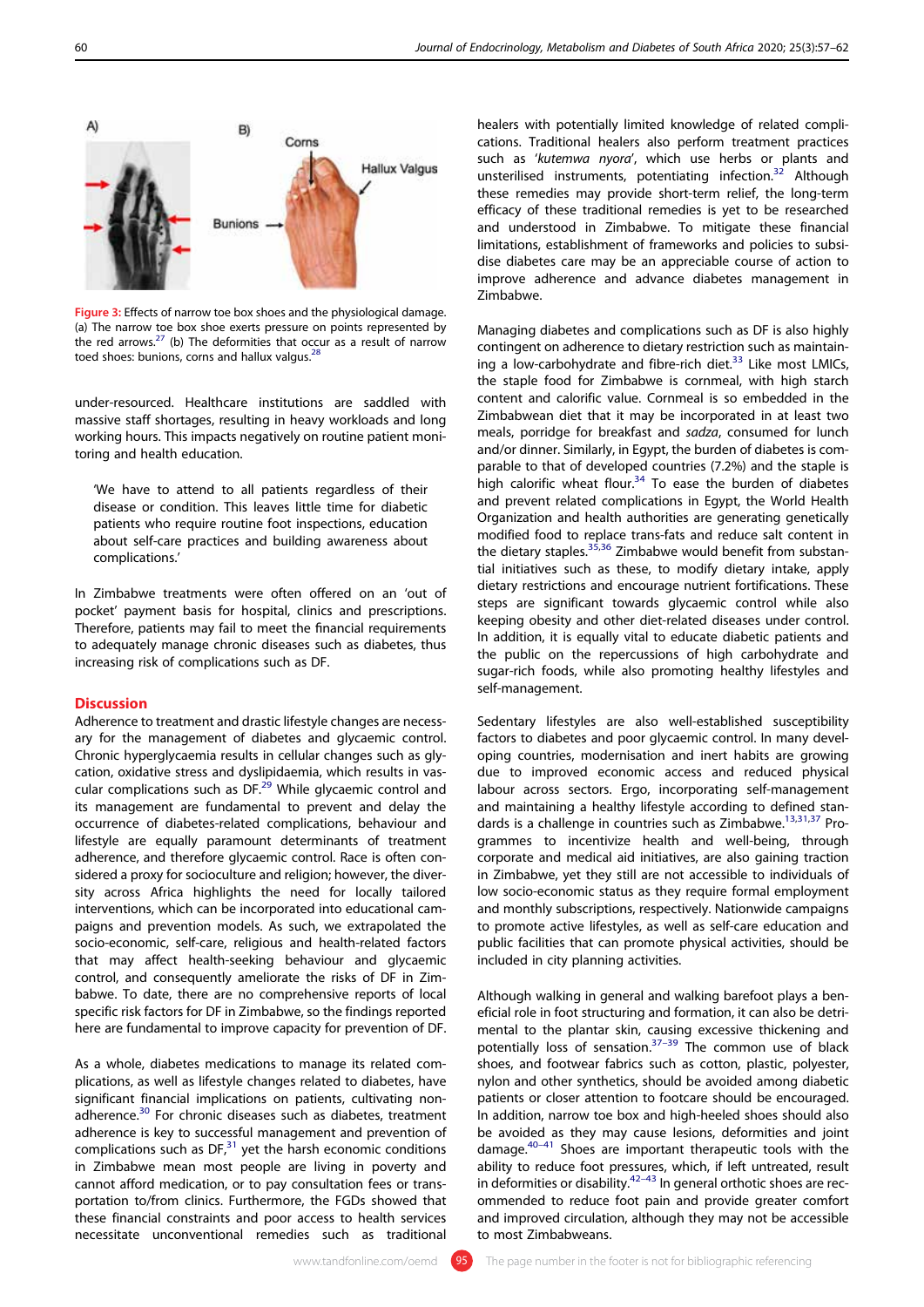Religious beliefs and spiritual practices determine how patients approach life. Spirituality and religious beliefs have been shown to play a central role in the lives of many Zimbabweans as they can provide support, confidence and hope for people affected by chronic illnesses.<sup>44</sup> However, spirituality and religion can also affect the adherence to medication by encouraging reliance on prayer, spiritual intervention and meditation to manage illness. $42$  In some religious groups such as the Apostolic Faith (mapostori), higher disease burden and mortality has been noticed due to poor health-seeking behaviour.<sup>45</sup> Similarly, extreme culturalists believe chronic illnesses are caused and remedied by ancestral spirits. Thus, engagement with these cultural and religious communities is paramount in establishing successful awareness programmes, and to encourage individuals to seek healthcare from orthodox health facilities.

In this study, we provided an initial record of local limitations, for which further research is required to understand the challenges in depth in order to develop interventions within the existing economically and infrastructurally constrained environments. Although there are increasing incidences of diabetes, limitations in time and skills of clinical staff mean that foot screening is rarely conducted routinely during clinic visits and action is only taken to treat the complications when they arise, rather than providing preventative screening services. Interestingly, our findings were reverberated by Ethiopian diabetic patients, who indicated that despite having foot injuries, footcare is the least recognised self-care practice.<sup>46</sup> Furthermore, studies conducted in South Africa, Tanzania and Ethiopia showed that diabetic patients were unaware of the need to inspect their feet regularly, and were also unperceptive to the risks of drying and soaking of feet, walking barefoot and the use of sharp objects as this pertains to diabetic foot complications.<sup>17,47</sup> Therefore, routine monitoring at health facilities should be complimented by education and awareness campaigns and incorporate hygienic practices, foot inspection and tips on routine self-care in addition to regular check-ups by qualified health professionals.

## Conclusions

This study demonstrates how foot care in Zimbabwe is hampered by a range of socio-economic, personal, religious and cultural, and health-system-related factors, leaving diabetic patients susceptible to DF. It is therefore essential to implement tailored countrywide interventions that reinforce self-management while addressing barriers such as those identified in the current study. Although the present study focused largely on the perspective of nurses, who are at the forefront of diabetes care and patient management, this data, combined with future studies on diabetic patient perspectives and the prevalence of DF, will provide comprehensive information to guide education and awareness campaigns that can contribute towards the prevention and management of DF in Zimbabwe.

Acknowledgements – The authors acknowledge the following for their support in the ZDFP project: workshop participants, Harare City Council Health Department officials, Ministry of Health and Child Care, University of Zimbabwe College of Health Sciences, Zimbabwe Diabetes Association.

Disclosure statement – No potential conflict of interest was reported by the authors.

Funding – This project was funded by the International Diabetes Federation Grant No. RN13-004 as part of IDF-BRIDGES Translational Research programme.

## **ORCID**

Oppah Kuguyo http://orcid.org/0000-0001-6347-1086 Simbarashe Nyandoro http://orcid.org/0000-0002-3742-7521 Alice Matimba http://orcid.org/0000-0002-8805-7989

#### **References**

- 1. Tecilazich F, Veves A. Role of peripheral neuropathy in the development of foot ulceration and impaired wound healing in diabetes mellitus. Nutr Ther Intervent Diabetes Metab Syndr. 2018;7:95–104. doi:10.1016/B978-0-12-812019-4.00007-6.
- 2. Mishra SC, Chhatbar KC, Kashikar A, et al. Diabetic foot. Br Med J. 2017;359:J5064.
- 3. Saeedi P, Peterson I, Salpea P, Bright Dm, Williams R, on behalf of the IDF Diabetes Atlas Committee. Global and regional diabetes prevalence estimates for 2019 and projections for 2030 and 2045: results from the International Diabetes Federation Atlas, 9th Edition. 2019;157:107843. doi:10.1016/j.diabres.2019.107843.
- 4. Mutowo M, Gowda U, Mangwiro JC, et al. Prevalence of diabetes in Zimbabwe: a systematic review with meta-analysis. Int J Public Health. 2015;60(1):1–11.
- 5. Peer N, Kengne A-P, Motala AA, et al. Diabetes in the Africa region: 2013 update for the IDF diabetes Atlas. Diabetes Res Clin Pr. 2013;6. doi:101016/jdiabres.
- 6. International Diabetes Federation. Africa 2019. 19 Apr 2019. Available from: https://www.idf.org/our-network/regions-members/africa/ members/31-zimbabwe.html.
- 7. World Health Organization. Preventing chronic diseases a vital investment 2005 12 May 2018. Available from: http://www.who.int/chp/ chronic\_disease\_report/full\_report.pdf.
- 8. Shrivastava SR, Shrivastava PS, Ramasamy J. Role of self-care in management of diabetes mellitus. J Diabetes Metab Disord. 2013;12:14.
- 9. Saleh F, Mumu SJ, Ara F, et al. Knowledge and self-care practices regarding diabetes among newly diagnosed type 2 diabetics in Bangladesh: a cross-sectional study. BMC Public Health. 2012;12:1112.
- 10. Dedefo MG, Ejet BM, Wakjira GB, Mekonen GF, Labata BG. Self care practices regarding diabetes among diabetic patients in West Ethiopia. BMC Res Notes 2019;12:212.
- 11. Mariam TG, Alemayehu A, Tesfaye E, et al. Prevalence of diabetic foot ulcer and associated factors among adult diabetic patients who attend the diabetic follow-up clinic at the University of Gondar referral hospital, North West Ethiopia, 2016: institutional-based cross-sectional study. J Diabetes Res. 2017;2879249:1–8.
- 12. Ugwu E, Adeleye O, Gezawa I, et al. Burden of diabetic foot ulcer in Nigeria: current evidence from the multicenter evaluation of diabetic foot ulcer in Nigeria. World J Diabetes. 2019;10(3):200–11.
- 13. Chiwanga FS, Njelekela MA. Diabetic foot: prevalence, knowledge, and foot self-care practices among diabetic patients in Dar es Salaam, Tanzania – a cross-sectional study. J Foot Ankle Res. 2015;8:20.
- 14. Assaad-Khalil SH, Zaki A, Abdel Rehim A, et al. Prevalence of diabetic foot disorders and related risk factors among Egyptian subjects with diabetes. Prim Care Diabetes. 2015;9(4):297–303.
- 15. Dikeukwu RA, Omole OB. Awareness and practices of foot self-care in patients with diabetes at Dr Yusuf Dadoo district hospital, Johannesburg. J Endocrin Metab Diabetes South Africa. 2013;18 (2):112–8.
- 16. Awole S, Yosief T. Knowledge, practice, and barriers of foot care among diabetic patients attending Felege Hiwot referral hospital, Bahir Dar, Northwest Ethiopia. Adv Nurs. 2015;934623:1–9.
- 17. Tewahido D, Berhane Y. Self-care practices among diabetes patients in Addis Ababa: a qualitative study. PLoS One. 2017;12(1):e0169062.
- 18. Adarmouch L, Elyacoubi A, Dahmash L, et al. Short-term effectiveness of a culturally tailored educational intervention on foot self-care among type 2 diabetes patients in Morocco. J Clin Transl Endocrinol. 2017;7:54–9.
- 19. Abbas ZG, Lutale JK, Bakker K, et al. The 'step by step' diabetic foot project in Tanzania: a model for improving patient outcomes in less-developed countries. Int Wound J. 2011;8(2):169–75.